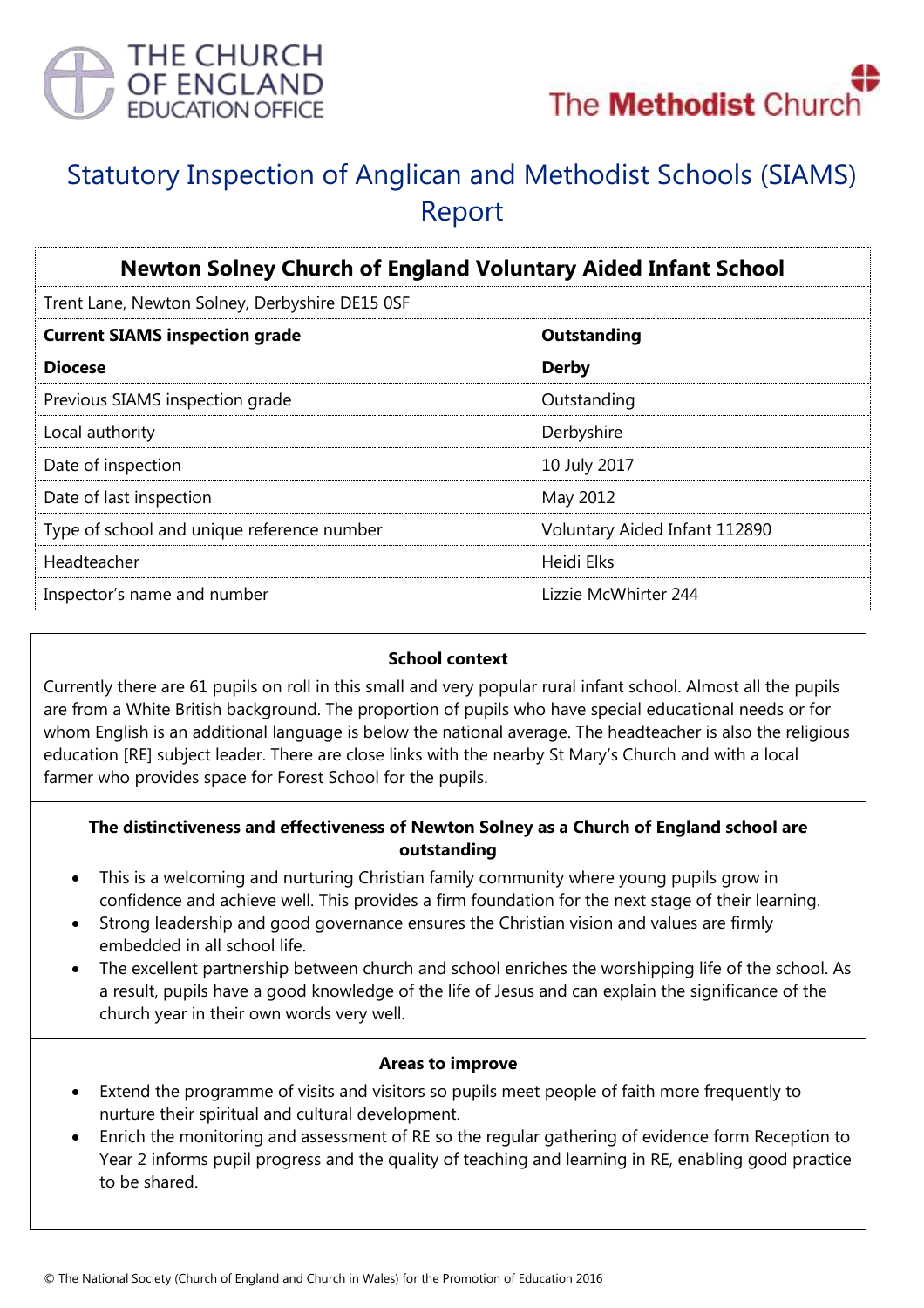## **The school, through its distinctive Christian character, is outstanding at meeting the needs of all learners**

Newton Solney's strong Christian foundation helps its young pupils to fly high and to use the 'Do Be's of being kind, polite, respectful, friendly and responsible. These were chosen by the pupils are well embedded in the school, with the whole community using these values seen in Jesus' teaching as a guide and focus for their direction. Pupils are encouraged to bring in flying high achievements from home which are celebrated with the whole community. All achievement is valued and furthermore encouraged through a range of clubs and extra- curricular activities which parents find amazing in such a small school. Attendance is good and exclusions are very rare as the school values every single child. At Newton Solney everyone experiences the normality of God in school life, which many parents see as 'vital'. Consequently, God is talked about in the same way as one might talk about mathematics. This is attributed to 'measuring the invaluable and valuing the immeasurable' and is an integral part of the normality of living out the Christian faith. These young pupils make very good progress from their starting points in this nurturing environment and they are prepared to meet the next stage of their learning. Results have been consistently above national averages. Those with special needs are helped to exceed in writing and have also achieved well in mathematics. This is attributed to the way staff support and help pupils to succeed as well as the pupils thriving in smaller classes. Relationships are exemplary at all levels, with older pupils looking out for the younger ones. They learn how to be kind and friendly, with all families, including those from other faith communities affirming the values which they too teach and see modelled at home. Consequently, parents say they really see the difference in their children because the Christian values are taught and lived out in school. They see their children modelling Christian values at home and reminding their parents to live out the 'Do Be's' too. They also note how their children have grown in confidence, speaking in front of their classmates and others. They value that each child is known by every member of staff. Collective worship and RE make very good contributions to pupils' SMSC development. In addition, these young pupils have an awareness that Christians and people of all faiths worship in many different places. Visits take place to the Cathedral and the gurdwara. There is a focus on Christianity, as one might expect in a church school, with RE taught weekly, linking well to learning in other areas. For example, as part of thinking about Easter around the world, a coconut from Fiji reminds pupils that at Easter Fijians reflect on Jesus being encircled. There are links with schools in India and Derby which helps support pupils' global awareness as well as their experiences of communities and cultures which are different to their own. Judaism and Sikhism are also studied. Whilst this takes place, pupils say they would like to meet people of all faiths, including Christians from diverse backgrounds. The school has correctly identified this as an area for development. Parents speak highly of this infant school which 'punches above its weight' in terms of what it offers their children. For example, a local farmer provides a Forest School for younger pupils in his field so pupils can reflect amidst the beauty of God's creation on their doorstep. Older pupils enjoy their Forest School area within the school grounds. In these ways, pupils can find quiet spaces to reflect which nurtures their spiritual journeys.

# **The impact of collective worship on the school community is outstanding**

Inspiring and engaging collective worship is an integral part of school life and enjoyed by pupils and adults alike. Worship is seen as a coming together to praise God and learn about the world. There are close links with the church and their vicar. Church services at key times in the year, such as Harvest, Christmas and Easter are well attended and supported by parents. A service of Holy Communion was introduced in July 2016 and is now successfully part of the Harvest and Easter services. Some pupils say they particularly enjoy these services and can explain the symbolism of the bread and wine. A community service takes place in school once a month, which parents attend, as well as a monthly church service. Prayer is an important part of daily life with well-used prayer areas in each class. Pupils say they 'like prayers as we can talk to Jesus and God'. Pupils' prayer bags contain their own prayers and are brought to whole school worship where they are shared and later gathered into a whole school book of prayers and reflections. Anglican responses are used in whole school worship, with collective worship also supporting pupils' understanding of Christian values. Some pupils know the candle welcomes everyone into the community and helps them to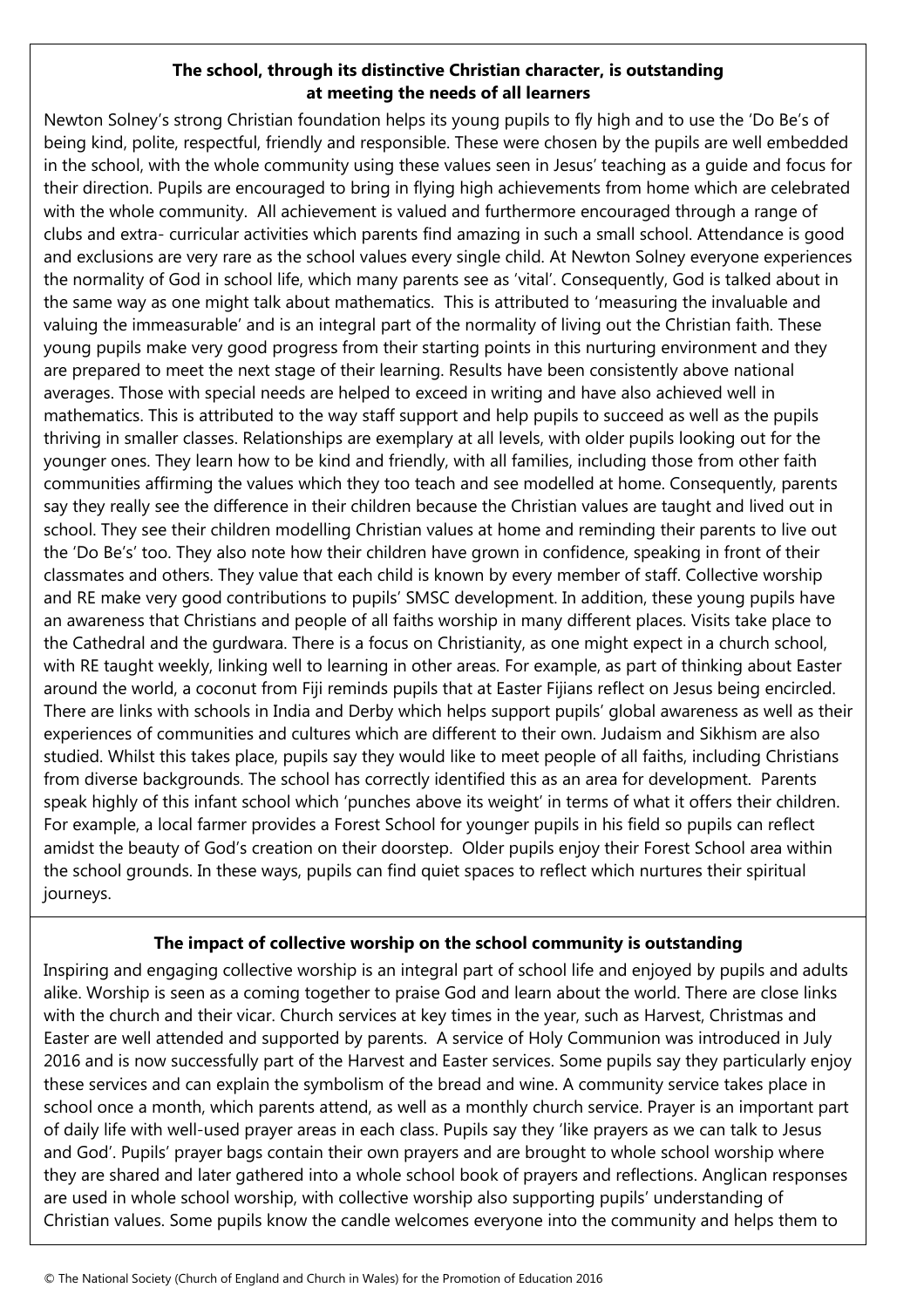be calm and think of others around the world. With the cross, candle and Bible a focus in worship, Bible stories and reflection are also an important part of worship, with pupils having a good understanding of Bible stories. For example pupils can relate how the healing of the paralysed man shows how four friends working together helped bring him to Jesus so a miracle could take place. Some pupils say that, 'when we do the Trinity' is their most important aspect of worship. Trinity has been a focus for the last year. A Trinity week held this year as well as worship means that pupils are growing in their understanding of the Christian belief in a Trinitarian God. They explain in their own words about their headteacher wearing three favourite hats, a 'Swallows and Amazons hat, a winter and summer hat, but still one person.' These are displayed in the hall to remind them. Moreover, they readily articulate that a three coloured ribbon on the cross in the hall, depicts green to show God the Father's creation, red to symbolise Jesus' blood and white to symbolise The Holy Spirit. They go on to say, that, 'God the Father sent God the Son down to watch the world for him. Jesus was born. The Holy Spirit came down to look after everybody and they could speak in different languages.' Currently, pupils do not plan worship, but choose hymns with their headteacher. Pupil voice is evaluated by governors when they drop in to school, rather than on a formal basis. Pupils say they would like to plan and lead worship more frequently, which the school recognises.

### **The effectiveness of the religious education is outstanding**

Newton Solney's pupils enjoy RE and are making good progress from their starting points. They talk about beliefs with confidence and say they are 'doing really good' work in RE. The headteacher leads RE, ensuring it has a high profile in school. She teaches RE in Year 2 and carries out book scrutinies and regular drop-ins as well as one formal lesson observation a year. RE is on a two year rolling programme, with a strong focus on Christmas and Easter and an annual RE day. Pupils are both excited and challenged by RE and achieve well in RE, with a good understanding of Christianity, Judaism and Sikhism. For example, they talk enthusiastically about Diwali and Shabbat. A focus on Easter, with pupils working with their vicar and acting out the events of Holy Week, such as portraying Jesus' disciples lying down in the Garden of Gethsemane, was a memorable time for all. Pupils can explain how 'when Jesus came back to life, it was a miracle'. One pupil commented, 'The Holy Spirit is all around us, behind that window, inside me'. They speak with knowledge of the 'cloud' of Ascension and explain the significance of Ascension as 'Christmas backwards' and know Pentecost is when the 'Holy Spirit came down'. Not only can they relate the birth and boyhood of Jesus in great detail, but in speaking about the resurrection appearances, they know that Peter was named 'Rock' by Jesus. Consequently, RE makes a very good contribution to pupils' spiritual, moral, social and cultural development .The impact of new resources, such as 'Understanding Christianity' is also making a difference. Teaching is of a high standard. For example, Year 1 pupils write prayers in baskets as they reflect on how God held up Moses as a baby and how he became an inspirational leader. Lighting a candle and saying The Grace together always concludes their lessons. Year 2 pupils study Desmond Tutu as an inspirational person and reflect on God's heart. One pupil commented, 'when you put God's heart and your heart together, you have all of God's heart.' Another pupil explained, 'the wind from God's love pushes God's heart around the galaxy' whilst another saw 'Jesus and God's heart' in his. Pupils say they like learning about 'someone else's holy book' and would like to meet people of faith more frequently and 'see what they actually look like'. The school acknowledges this as an area for development.

A new way of assessing has been trialled this year showing even the more able pupils are exceeding in their progress and achievement. The school has already identified embedding the monitoring and assessment of RE by gathering evidence across all age groups and sharing good practice, including new resources.

# **The effectiveness of the leadership and management of the school as a church school is outstanding**

The school's vision and 'Do Be's' underpin all school policy and practice. Church school status drives all areas of school improvement. This includes the leadership and management of RE, with RE on the School Improvement Plan and the headteacher taking the lead. This ensures RE and worship both meet statutory requirements. Governors are committed to the wellbeing of the whole community and take their monitoring role seriously, with the teaching and learning committee meeting before every full governing body meeting. They acknowledge they can always do more monitoring of RE books and lessons.